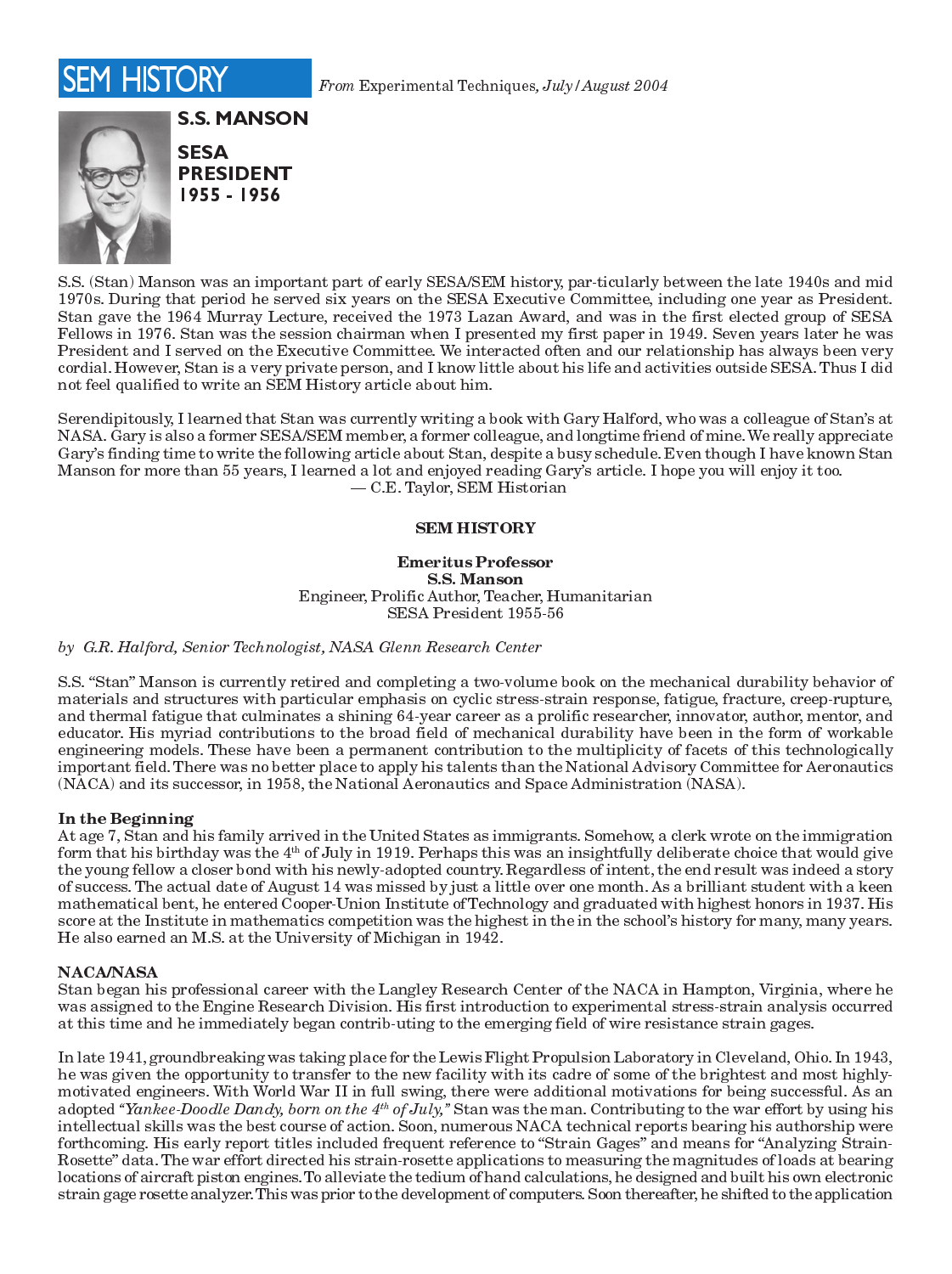of strain gages to rotating engine shafts, bearings, gas-turbine buckets, and gas-turbine disks — all of this in the 1945-1948 timeframe when gas turbine engines were in their infancy.

Subsequently, Stan's mathematical bent diverted his research interests into computational stress-strain analyses of high-temperature components of gas-turbine engines. Thermal stresses and strains, thermal shock, thermal fatigue, and time-dependent creep became important terms in his everyday vocabulary. Analyses of these non-linear behaviors made for even more complex mathematical expressions. This, of course, was long before the age of computers for performing tasks of this nature. Having to perform tedious numerical calcu-lations led Stan to investigate short-cut, approximate solutions to these highly-complex problems. This avenue of thought stuck with him for the remainder of his career with NASA.

In trying to come to grips with the prediction of thermal fatigue lifetimes of gas-turbine engine components, he seized upon the realization that thermal fatigue lives were extremely low and measured in the tens or hundreds of cycles. This was in sharp contrast to the millions and billions of cycles of elastically-behaving high-cycle fatigue failures for which a great deal was known. In an attempt to reconcile, and better understand this drastic difference, he began analyzing some isothermal reversed bending data generated by George Sachs. The outcome is now history — the basic equation for plasticity—governed, low-cycle fatigue was put forth to help explain thermal fatigue failures. It became known shortly thereafter as the Manson-Coffin Law in honor of the two individuals that, working in different industries, independently arrived at the same basic equation. Today, that equation forms the basis of virtually all strain-based fatigue models for low-cycle and thermal-cycling fatigue.

To make the Manson-Coffin Law more useful to the engineering design community, it was necessary to generate a sizeable data base from which to develop a better understanding of the nature of low-cycle fatigue. Stan, who by now was the Chief of the Materials and Structures Division at the Lewis Research Center, was instrumental, along with Marvin Hirschberg, in creating the world's most advanced low-cycle fatigue facilities in the early 1960s. They used NASA-designed and built closed-loop, servo-controlled testing equipment before the widespread introduction of this technology by the evolving testing machine industry. Several thousand low-cycle fatigue tests were conducted in that laboratory by the mid-1960s. Out of this effort came what is known as the Method of Universal Slopes equation (1964-65) for estimating, from only tensile test properties, the fatigue curves of metals and alloys over the range of 10 to more than a million cycles to failure. Little did Stan or Marv realize that this equation would be the key to assessing the fatigue resistance of almost every material that, more than a decade later, went into the design and construction of the Main Engines of the United States' Space Shuttles.

During the same timeframe, he also worked extensively on developing accurate Time-Temperature Par-ameters (TTP) for extrapolating shorter-time creep-rupture data into the longer life regime for which data were expensive and often too time-consuming to generate. Numerous innovative TTP models were proposed and utilized over the subsequent 25 years.

In the early 1960s, under the direction of Stan, NASA-Lewis awarded a research Grant to Associate Professor JoDean Morrow of the Theoretical and Applied Mechanics Department at the University of Illinois in Urbana-Champaign. The grant was instru-mental in supporting JoDean's first official Ph.D. student — the author of this brief biography. Because of the extraordinary reputation gained by Manson and the Lewis Research Center of NASA, I decided to join the strong research forces in Cleveland over a year before graduating in 1966. This date corresponded with the publication year of Stan's first book on fatigue, Thermal Stress and Low-Cycle Fatigue. The bonds made in 1966 have remained continuously strong over the nearly 40 years of uninterrupted research and development in which Stan was an undisputed leader. Over those years, the field of high-temperature creep-fatigue and thermal fatigue testing and life prediction modeling rose to its heyday of productivity and understanding. Engineering models such as the 10% Rule, a Modified Time- and Cycle-Fraction Rule, then the major breakthrough of Strainrange Partitioning for creep-fatigue and thermal fatigue evaluation came to pass in 1971.

At the same time Stan was constantly pressing to develop new models for dealing with the numerous factors that significantly influenced fatigue resistance — multiaxial models, mean stress models, and cumulative fatigue damage models. During these highly productive years, Stan would spend two weeks of his vacation time each year to offer short courses on the campus of the Pennsylvania State University. These were well-attended short courses that attracted engineers from a wide range of industries that were looking for practical solutions to their various structural durability problems. This caused numerous industries to adopt the method-ologies that Stan had so carefully crafted over the years. It was through these courses that engineers from the Rocketdyne Division of North American Rockwell became familiar with the Method of Universal Slopes that proved so crucial to the design of the Space Shuttle Main Engines.

#### **Case Western Reserve University**

In 1974 Stan decided to retire from NASA after 32 years and joined the faculty of Case Western Reserve University on the East Side of Cleveland. He would then have an opportunity to teach on a more regular basis and be closer to his home as well. It did not interrupt our close technical relationship. During his 20-year career at CWRU, he was sponsored by Oak Ridge National Laboratories, the Electric Power Research Institute, several local industries, and grants from NASA-Lewis. He was able to support a cadre of prolific graduate students. It was during this period of time that work first began on our two-volume book. The efforts continue to keep us in contact on a weekly basis. At age 85, he still aspires to create new means of analyzing the problems of metal fatigue.